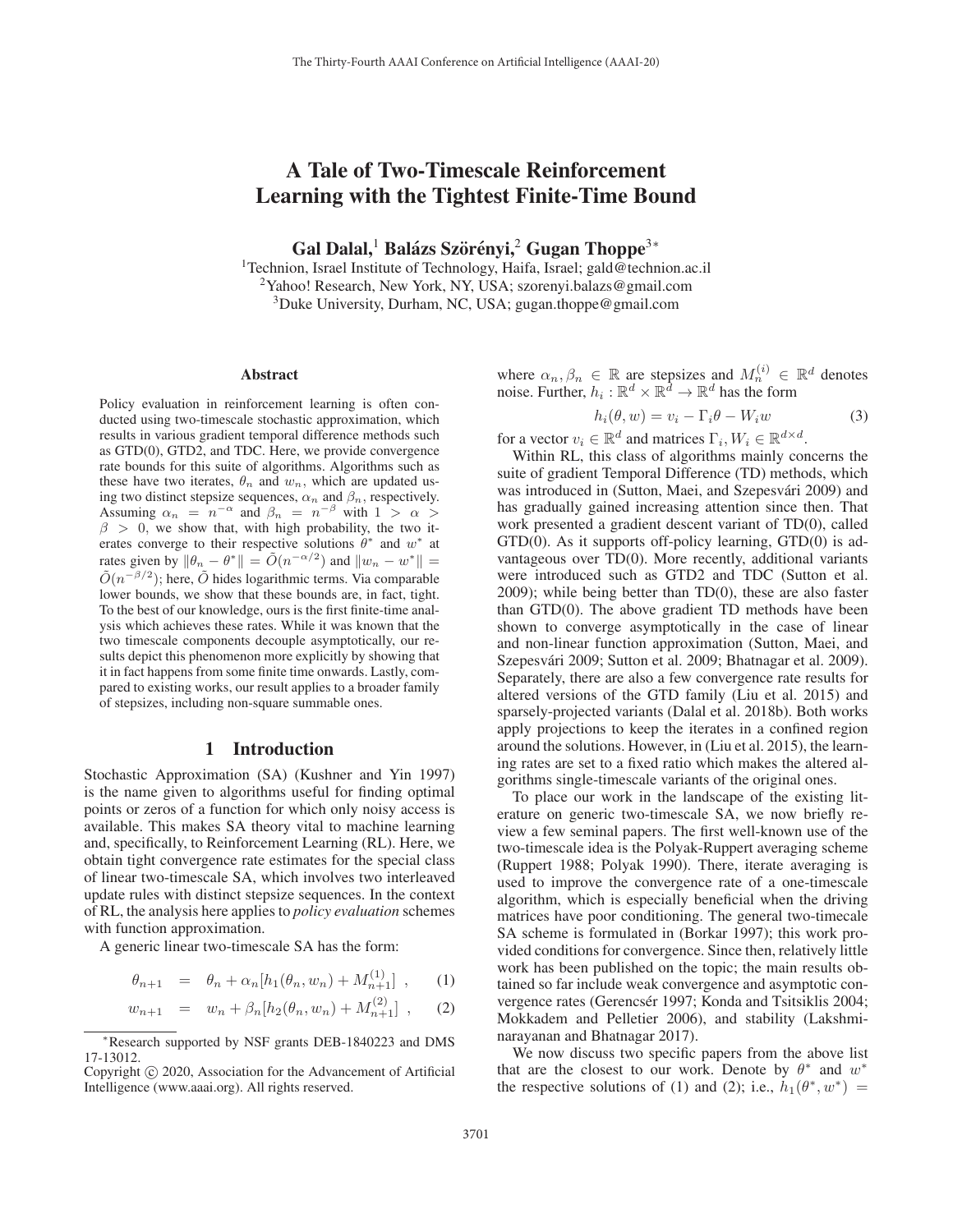$h_2(\theta^*, w^*) = 0$ . In (Konda and Tsitsiklis 2004), it was  $h_2(\theta', w') = 0$ . In (Konda and Tsitsiklis 2004), it was<br>shown that both,  $(\theta_n - \theta^*)/\sqrt{\alpha_n}$  and  $(w_n - w^*)/\sqrt{\beta_n}$ , are asymptotically normal. This result surprisingly tells us that eventually the two components do not influence each other's convergence rates. However, one of the assumptions there is that the noise sequence is independent of its past values, and their variance-covariance matrices are constant across the iterations. This make their results inapplicable to the RL methods of our interest. In (Mokkadem and Pelletier 2006), a similar weak convergence result has been derived in the context of nonlinear SA under the assumptions that the stepsizes are square summable. This result also explicitly establishes asymptotic independence (see (5) there) between the two components. A separate result in this last work is that of almost-sure asymptotic convergence rate. The issue with this last result is that it cannot be used to obtain explicit form for the constants. In fact, by its very nature, the constants involved depend on the sample paths.

In this work, we revisit the convergence rate question for two-timescale RL methods with a focus on finite-time behaviour. In order to highlight the merits of this work over existing literature, we first classify common types of convergence results. The first class is of asymptotic convergence, which is beneficial for the rudimentary verification that an algorithm converges after an infinite amount of time. The second class is asymptotic convergence rates; these are stronger in the sense of telling us that an algorithm would asymptotically converge at a certain rate, but again they have little practical implications; even given exact knowledge of all parameters of the problem, with these results one cannot numerically compute a bound on the distance from the solution with a corresponding numerical probability value. The third class, to which the results in this work belong, are finite time bounds. These contain explicit constants — both controllable such as stepsize parameters and uncontrollable such as eigenvalues — as well as finite-time rates, thereby revealing intriguing dependencies among such parameters that crucially affect convergence rates (e.g.,  $1/q_i$ ; see (Dalal, Thoppe, and Szörényi 2019)[Table 3]). Moreover, the constants are trajectory-independent and thus can be of help in obtaining stopping time theorems. We consider this a significant step forward in obtaining practical results that would enable to assuredly adapt algorithm parameters so as to maximize their efficiency.

Our Contributions In (Dalal et al. 2018b), the first finite time bound for the GTD family was proved. Here, we significantly strengthen it and, in fact, obtain a tight rate. Specifically, our key result (Theorem 3) is that the iterates  $\theta'_n$  and  $w'_n$ , obtained by sparsely projecting  $\theta_n$  and  $w_n$ , respectively, satisfy  $\|\theta'_n - \theta^*\| = \tilde{O}(n^{-\alpha/2})$  and  $\|w'_n - w^*\| = \tilde{O}(n^{-\beta/2})$ with high probability. Here,  $\tilde{O}$  hides logarithmic terms and  $\alpha$  and  $\beta$  originate in the stepsize choice  $\alpha_n = n^{-\alpha}$  and  $\beta_n = n^{-\beta}$  with  $1 > \alpha > \beta > 0$ . We establish the tightness of this upper bound by deriving a matching lower bound.

We emphasize that we have explicit formulas for the constants hidden in these order notations and also bounds on the iteration index from where these rates apply. In particular, our bound shows how the convergence rate of a given GTD method depends on the parameters of the MDP itself; e.g., the eigenvalues of the driving matrix.

As in (Dalal et al. 2018b) which dealt with singletimescale algorithms, the bounds in this work are applicable for both square-summable and non-square-summable stepsizes. This was indeed also the case in (Konda and Tsitsiklis 2004); however, as pointed earlier, the noise assumptions there are significantly stronger than ours.

The sparse projection scheme used here is novel but is similar in spirit to the one used in (Dalal et al. 2018b). There, the iterates were only projected when the iteration indices were powers of 2, whereas here we project whenever the iteration index is of the form  $k^k = 2^{k \log_2 k}$ ,  $k \ge 0$ . The motivation for using projections is to keep the iterates bounded. However, projections also modify the original algorithm by introducing non-linearity. This highly complicates the analysis. Evidently, the literature almost doesn't contain analyses of projected algorithms at all. Moreover, projections are often empirically found to be unnecessary. The advantages of using a sparse projection scheme is that we effectively almost never project and, more importantly, it makes the analysis oblivious to its non-linearity.

An additional novelty of this paper is its proof technique. At its heart lie two induction tricks–one inspired from (Thoppe and Borkar 2019) and the other, being rather nonstandard, from (Mokkadem and Pelletier 2006). The first induction is on the iteration index  $n$ ; together with projections it enables us to show that both  $\theta'_n$  and  $w'_n$  iterates are  $O(1)$ , i.e., bounded, with high probability. On each sample path where the iterates are bounded, we then use the second induction to show that the convergence rate of the  $w'_n$  iterates can be improved from  $\tilde{O}(n^{-\beta/2} 1 [\ell \neq 0] + n^{-(\alpha - \beta)\ell})$  to  $\tilde{O}(n^{-\beta/2}1[\ell \neq 0] + n^{-(\alpha-\beta)(\ell+1)})$  for all suitable  $\ell$ . In particular, we use this to show that the bound on the behaviour of  $w'_n$  iterates can be incrementally improved from  $O(1)$ , established above, to the desired  $\tilde{O}(n^{-\beta/2})$ . Finally, we use this latter result to show that  $\|\theta_n' - \theta^*\| = \tilde{O}(n^{-\alpha/2})$ .

We end this section by describing the key insights that our main result in Theorem 3 provides.

**Decoupling after Finite Time**: Even though both  $\theta'_n$ and  $w'_n$  influence each other, our result shows that, from some finite time onwards, their convergence rates do not depend on  $\beta$  and  $\alpha$ , respectively. While from the results in (Konda and Tsitsiklis 2004) and (Mokkadem and Pelletier 2006), one would expect the two-timescale components to indeed decouple asymptotically, our result shows that this in fact happens from some finite time that can conceptually be numerically evaluated. All of this is in sharp contrast to the former state-of-the-art finite-time result given in (Dalal et al. 2018b) which showed that the convergence rate is  $\tilde{O}(n^{-\min\{\alpha-\beta,\beta/2\}})$ .

One vs Two-Timescale: A natural question for an RL practitioner is whether to run the algorithm given in (1) and (2) in the one-timescale mode, i.e., with  $\alpha_n/\beta_n$  being constant, or in the two-timescale mode, i.e., with  $\alpha_n/\beta_n \to 0$ . Judging solely on the convergence rate order – based on this work and on single-timescale results from, e.g., (Liu et al.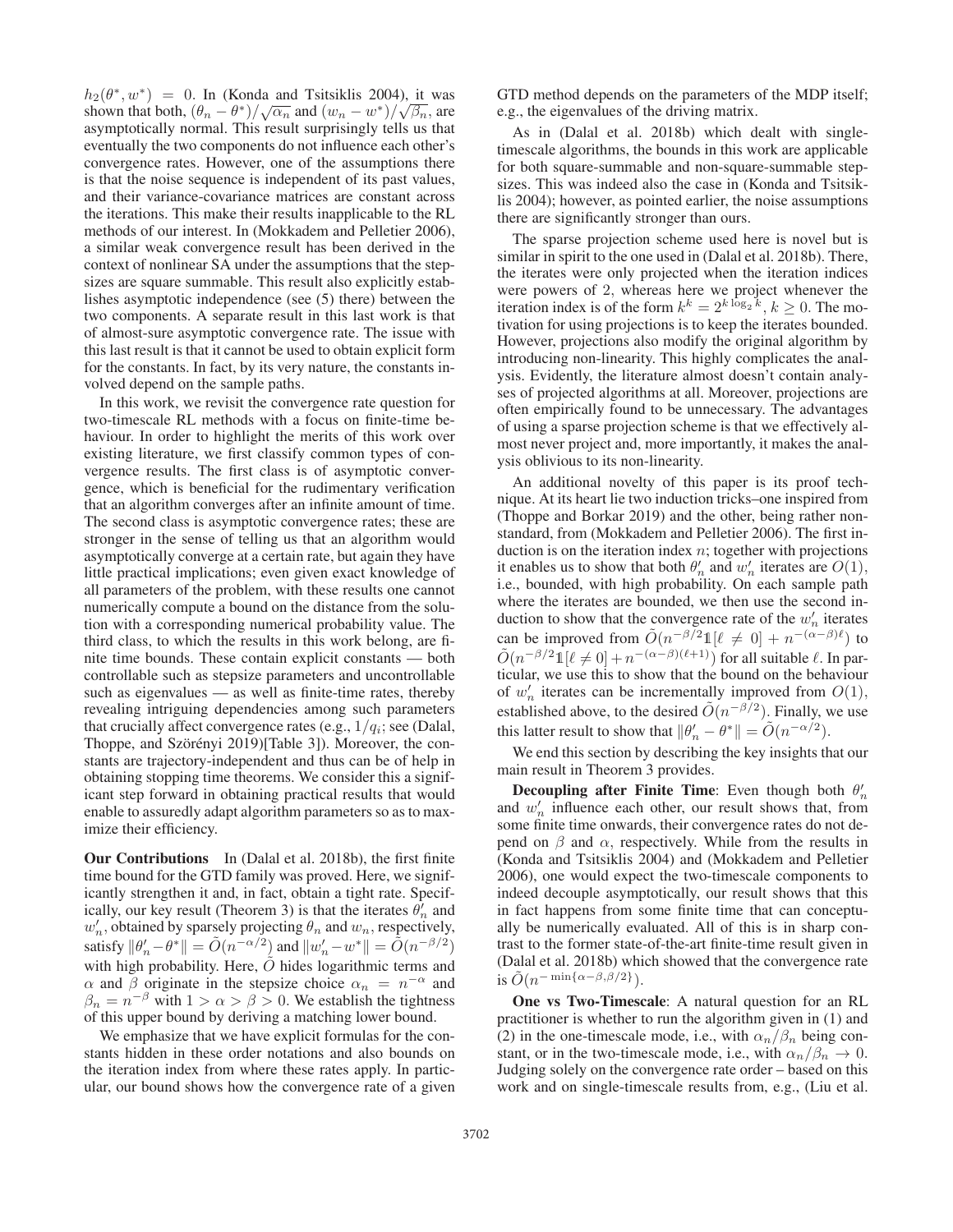$2015$ ), the answer<sup>1</sup> is to pick the single timescale mode with  $\alpha_n = \beta_n \approx 1/n$ . This then brings forth an imperative question for future work: "what indeed are the provable benefits of two-timescale RL methods?" A comparison to recent gradient descent literature suggests that this question can be better answered via iteration complexity, i.e., the the number of iterations required to hit some  $\epsilon$ -ball around the solution. In particular, we believe the eigenvalues of the driving matrices — hiding in the constants — can have dramatic influence on the actual rate. A predominant recent example is how the heavy-ball method, which is similar in nature to a two-timescale algorithm, has an  $O(\sqrt{\kappa} \ln(1/\epsilon))$  iteration complexity as compared to the usual stochastic gradient descent which has  $O(\kappa \ln(1/\epsilon))$  (Loizou and Richtárik 2017); here,  $\kappa$  is the condition number. Thus, we believe that finitetime analyses of two-timescale methods are crucial for understanding their potential merits over one-single variants.

## 2 Main Result

We state our main convergence rate result here. It applies to the iterates  $\theta'_n$  and  $w'_n$  which are obtained by sparselyprojecting  $\theta_n$  and  $w_n$  from (1) and (2). We begin by stating our assumptions and defining the projection operator.

**A<sub>1</sub>** (Matrix Assumptions).  $W_2$  and  $X_1 = \Gamma_1 - W_1 W_2^{-1} \Gamma_2$ <br>are positive definite (not necessarily symmetric) are positive definite (not necessarily symmetric).

 $\mathcal{A}_2$  (Stepsize Assumption).  $\alpha_n = (n + 1)^{-\alpha}$  and  $\beta_n =$  $(n+1)^{-\beta}$ , where  $1 > \alpha > \beta > 0$ .

**Definition 1** (Noise Condition).  $\{M_n^{(1)}\}$  *and*  $\{M_n^{(2)}\}$  *are said to be*  $(\theta_n, w_n)$ -dominated martingale differences with parameters  $m_1$  and  $m_2$ , if they are martingale difference *sequences w.r.t. the family of*  $\sigma$ −*fields*  $\{\mathcal{F}_n\}$ *, where*  $\mathcal{F}_n =$  $\sigma(\theta_0, w_0, M_1^{(1)}, M_1^{(2)}, \ldots, M_n^{(1)}, M_n^{(2)}),$  and

$$
\begin{aligned}\n\left\| M_{n+1}^{(1)} \right\| &\leq m_1(1 + \|\theta_n\| + \|w_n\|) \\
\left\| M_{n+1}^{(2)} \right\| &\leq m_2(1 + \|\theta_n\| + \|w_n\|)\n\end{aligned}
$$

*for all*  $n \geq 0$ .

**Definition 2** (Sparse Projection). *For*  $R > 0$ , let  $\Pi_R(x) =$  $\min\{1, R/\|x\|\}\cdot x$  *be the projection into the ball with radius* R *around the origin. The* sparse projection *operator*

$$
\Pi_{n,R} = \begin{cases} \Pi_R, & \text{if } n = k^k - 1 \text{ for some } k \in \mathbb{Z}_{> 0}, \\ I, & \text{otherwise.} \end{cases} \tag{4}
$$

*We call it sparse as it projects only on specific indices that are exponentially far apart.*

Pick an arbitrary  $p > 1$ . Fix some constants  $R_{\text{proj}}^{\theta} > 0$  and  $R_{\text{proj}}^w > 0$  for the radius of the projection balls. Further, let

$$
\theta^* = X_1^{-1}b_1, \quad w^* = W_2^{-1}(v_2 - \Gamma_2 \theta^*)
$$

with  $b_1 = v_1 - W_1 W_2^{-1} v_2$ . Using (Borkar 2009) and (Lak-<br>shminarayanan and Bhatnagar 2017) it can be shown that shminarayanan and Bhatnagar 2017), it can be shown that  $(\theta_n, w_n) \rightarrow (\theta^*, w^*)$  a.s.

| Constant | Definition                                                                                            |
|----------|-------------------------------------------------------------------------------------------------------|
| $N_3$    | $\min\{n \geq N_3': n = k^k - 1 \text{ for some integer } k\}$                                        |
| $N_3'$   | $\max\left\{N_6, K_{22,a}, K_{22,b}, K_{3,w}, K_{3,\theta}, e^{1/\beta}, (2/\beta)^{2/\beta}\right\}$ |
| $N_6$    | $\max\{N_7, N_8\}$                                                                                    |
| $N_7$    | $\max\{K_{15,\alpha}, K_{15,\beta}, K_{20,\alpha}(0), K_{21,\beta}, K_9, (p-1)^{-1/(p-1)}\}$          |
| $N_8$    | $\max\left\{K_{20,\alpha}(\beta/2), k_{\beta}(\beta/2), e^{1/\beta}\delta^{1/p}/(4d^2)^{1/p}\right\}$ |
|          | $K_{30,a}, K_{30,b}, K_{35,a}, K_{35,b}$ + 1                                                          |

Table 1: A summary of all  $n_0$  lower bounds

**Theorem 3** (Main Result). *Assume*  $A_1$  *and*  $A_2$ *. Let*  $\theta'_0$ *,*  $w'_0 \in \mathbb{R}^d$  be arbitrary Consider the undate rules  $\mathbb{R}^d$  *be arbitrary. Consider the update rules* 

$$
\theta'_{n+1} = \Pi_{n+1, R^{\theta}_{proj}} \Big( \theta'_{n} + \alpha_{n} [h_1(\theta'_{n}, w'_{n}) + M^{(1')}_{n+1}] \Big), \tag{5}
$$

$$
w'_{n+1} = \Pi_{n+1, R^{w}_{proj}} \Big( w'_{n} + \beta_n [h_2(\theta'_n, w'_n) + M_{n+1}^{(2')}] \Big), \tag{6}
$$

*where*  ${M_n^{(1)}}$  *and*  ${M_n^{(2')}}$  *are*  $(\theta'_n, w'_n)$ *-dominated martingale differences with parameters*  $m_1$  *and*  $m_2$  *(see Def. 1). Then, with probability larger than*  $1 - \delta$ , *for all*  $n \geq N_3$ 

$$
\|\theta_n' - \theta^*\| \le C_{3,\theta} \frac{\sqrt{\ln\left(4d^2(n+1)^p/\delta\right)}}{(n+1)^{\alpha/2}} \tag{7}
$$

$$
||w'_n - w^*|| \le C_{3,w} \frac{\sqrt{\ln\left(4d^2(n+1)^p/\delta\right)}}{(n+1)^{\beta/2}}.
$$
 (8)

*Refer to Table 1 and (Dalal, Thoppe, and Szörényi 2019)[Table 3] for the constants.*

#### Comments on Main Result

- 1. Our analysis goes through even if  $\theta_n \in \mathbb{R}^{d_1}, w_n \in \mathbb{R}^{d_2}$ with  $d_1 \neq d_2$ . For brevity, we work with  $d_1 = d_2 = d$ .
- 2. The constants in the above result equal infinity when  $\alpha =$  $\beta$ . This is because the algorithm then ceases to be twotimescale, thereby making our analysis invalid.

#### 2.1 Tightness

Here, we accompany our upper bound by a lower bound. This bound is asymptotic and holds for unprojected algorithms. Nonetheless, a coupling argument as in the proof of Theorem 3 can be used to obtain a similar bound for projected ones. We thus establish the tightness (up to logarithmic terms) of the result in Theorem 3.

Proposition 4 (Lower Bound). Assume  $A_1$  and  $A_2$ . Con*sider* (1) and (2) with  $\{M_n^{(1)}\}$  and  $\{M_n^{(2)}\}$  being  $(\theta_n, w_n)$ -<br>dominated martingale differences (see Def. 1). Then, there *exists an algorithm for which*

$$
\|\theta_n - \theta^*\| = \Omega_p(n^{-\alpha/2})
$$
 and  $\|w_n - w^*\| = \Omega_p(n^{-\beta/2}),$ 

*where*  $X_n = \Omega_p(\gamma_n)$  *means that for any*  $\epsilon > 0$ *, there are constants c* and K so that  $\mathbb{P}\{|X_n|/\gamma_n < c\} \leq \epsilon, \forall n \geq K$ .

Proof. See (Dalal, Thoppe, and Szörényi 2019)[Appendix A].  $\Box$ 

<sup>&</sup>lt;sup>1</sup>The  $\alpha_n = \beta_n = 1/n$  case above would bring the condition number of the driving matrices into picture (Dalal et al. 2018a). To overcome this, one could use Polyak-Ruppert iterate averaging for two-timescale SA (Mokkadem and Pelletier 2006).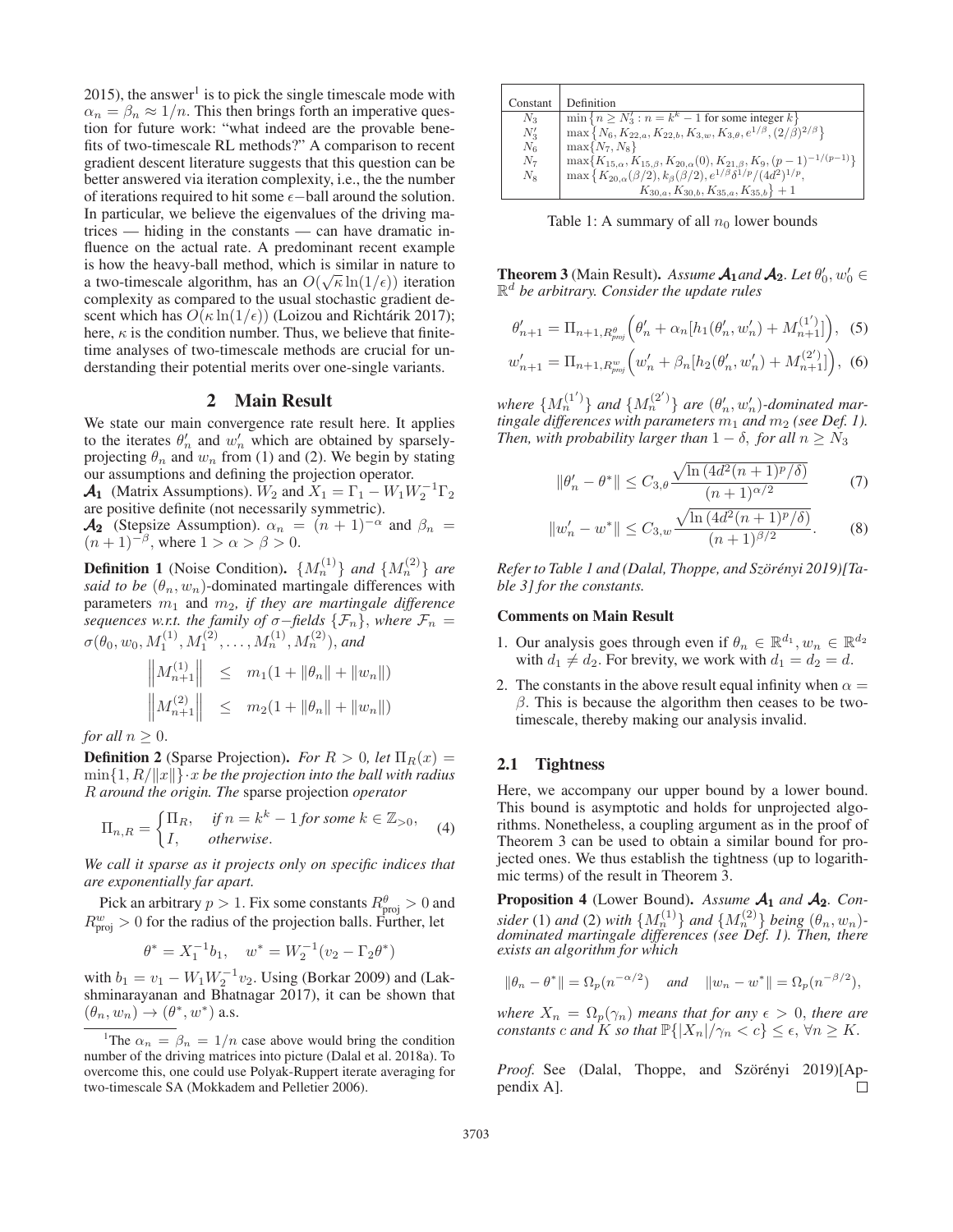## 3 Applications to Reinforcement Learning

Here, we apply our results on the general linear twotimescale setup to the specific RL use case. Namely, we apply Theorem 3 to derive the tightest existing finite sample bound for the GTD family. This section relies on a similar procedure as in Section 5, (Dalal et al. 2018b). Nonetheless, we reiterate it here for completeness.

#### 3.1 Background

A Markov Decision Processes (MDP) is a tuple  $(S, A, P, R, \gamma)$  (Sutton 1988), where S is the state space,  $A$  is the action space,  $P$  is the transition kernel,  $R$ is the reward function, and  $\gamma$  the discount factor. A policy  $\pi : \mathcal{S} \to \mathcal{A}$  is a stationary mapping from states to actions and  $V^{\pi}(s) = \mathbb{E}^{\pi} \left[\sum_{n=0}^{\infty} \gamma^{n} r_{n} | s_{0} = s\right]$  is the value function at state s w r t  $\pi$ at state s w.r.t  $\pi$ .

As mentioned above, our results apply to GTD, which is a suite of policy evaluation algorithms. These algorithms are used to estimate the value function  $V^{\pi}(s)$  with respect to a given  $\pi$  using linear regression, i.e.,  $V^{\pi}(s) \approx \theta^{\top} \phi(s)$ , where  $\phi(s) \in \mathbb{R}^d$  is a feature vector at state s, and  $\theta \in \mathbb{R}^d$ is a parameter vector. For brevity, we omit the notation  $\pi$ and denote  $\phi(s_n)$ ,  $\phi(s'_n)$  by  $\phi_n$ ,  $\phi'_n$ . Finally, let  $\delta_n = r_n + \delta_n$  $\gamma \theta_n^{\top} \phi_n' - \theta_n^{\top} \phi_n, A = \mathbb{E}[\phi(\phi - \gamma \phi')^{\top}]$  ,  $C = \mathbb{E}[\phi \phi^{\top}]$ , and  $b = \mathbb{E}[r\phi]$ , where the expectations are w.r.t. the stationary distribution of the induced chain  $2$ .

We assume all rewards  $r(s)$  and feature vectors  $\phi(s)$  are bounded:  $|r(s)| \leq 1, ||\phi(s)|| \leq 1 \forall s \in S$ . Also, it is assumed that the feature matrix  $\Phi$  is full rank, so A and C are full rank. This assumption is standard (Maei et al. 2010; Sutton, Maei, and Szepesvári 2009). Therefore, due to its structure, A is also positive definite (Bertsekas 2012). Moreover, by construction,  $C$  is positive semi-definite; thus, by the full-rank assumption, it is actually positive definite.

#### 3.2 The GTD(0) Algorithm

First introduced in (Sutton, Maei, and Szepesvári 2009), GTD(0) is designed to minimize the objective function  $J^{\text{NEU}}(\hat{\theta}) = \frac{1}{2}(b - A\theta)^{\top}(b - A\theta)$ . Its update rule is

$$
\theta_{n+1} = \theta_n + \alpha_n (\phi_n - \gamma \phi'_n) \phi_n^{\top} w_n,
$$
  

$$
w_{n+1} = w_n + \beta_n r_n \phi_n + \phi_n [\gamma \phi'_n - \phi_n]^{\top} \theta_n.
$$

It thus takes the form of (1) and (2) with  $h_1(\theta, w) = A^{\top} w$ ,  $h_2(\theta, w) = b - A\theta - w$ ,  $M_{n+1}^{(1)} =$  $(\phi_n - \gamma \phi_n') \phi_n^{\top} w_n - A^{\top} w_n^{\top}, M_{n+1}^{(2)} = r_n \phi_n + \phi_n [\gamma \phi_n' - A^{\top} w_n^{\top}]$  $\phi_n$ ]<sup>T</sup> $\theta_n - (b - A\theta_n)$  . That is, in case of GTD(0), the relevant matrices in the update rules are  $\Gamma_1 = 0$ ,  $W_1 = -A^\top$ ,  $v_1 = 0$ , and  $\Gamma_2 = A$ ,  $W_2 = I$ ,  $v_2 = b$ . Additionally,  $X_1 = \Gamma_1 - W_1 W_2^{-1} \Gamma_2 = A^\top A$ . By our assumption above hoth  $W_2$  and  $X_3$  are symmetric positive definite above, both  $W_2$  and  $X_1$  are symmetric positive definite<br>matrices, and thus the real parts of their eigenvalues are matrices, and thus the real parts of their eigenvalues are also positive. Also,  $||M_{n+1}^{(1)}|| \le (1 + \gamma + ||A||) ||w_n||$ ,  $||M_{n+1}^{(2)}|| \le 1 + ||b|| + (1 + \gamma + ||A||) ||\theta_n||$ . Hence,

the noise condition in Defn. 1 is satisfied with constants  $m_1 = (1 + \gamma + ||A||)$  and  $m_2 = 1 + \max(||b||, \gamma + ||A||)$ .<br>We can now apply Theorem 3 to get the following result We can now apply Theorem 3 to get the following result.

Corollary 5. *Consider the Sparsely Projected variant of GTD(0)* as in (5) and (6). Then, for  $\alpha_n = 1/(n+1)^{\alpha}$ ,  $\beta_n = 1/(n+1)^\beta$ , *with probability larger than*  $1-\delta$ , *for all*  $n \geq N_3$ , we have

$$
\|\theta_n' - \theta^*\| \le C_{3,\theta} \frac{\sqrt{\ln\left(4d^2(n+1)^p/\delta\right)}}{(n+1)^{\alpha/2}} \tag{9}
$$

$$
||w'_n - w^*|| \le C_{3,w} \frac{\sqrt{\ln\left(4d^2(n+1)^p/\delta\right)}}{(n+1)^{\beta/2}}.
$$
 (10)

For GTD2 and TDC (Sutton et al. 2009), the above result can be similarly reproduced. The detailed derivation and relevant constants are provided in (Dalal, Thoppe, and Szörényi 2019)[Appendix K].

### 4 Outline of Proof of the Main Result

Here, we first state an intermediary result in Thereom 6 and using that we sketch a proof of Theorem 3. The full proof is in (Dalal, Thoppe, and Szörényi 2019)[Appendix C].

Assume  $\mathcal{A}_1$  and  $\mathcal{A}_2$ . Consider (1) and (2) with  $\{M_n^{(1)}\}$ and  $\{M_n^{(2)}\}\;$  being  $(\theta_n, w_n)$ -dominated martingale differences with parameters  $m_1$  and  $m_2$  (see Def. 1). Let  $\mathcal{G}'_{n_0}$  be the event given by the event given by

$$
\mathcal{G}'_{n_0}=\{\|\theta_{n_0}-\theta^*\|\leq R^\theta_{\text{proj}}, \|w_{n_0}-w^*\|\leq R^\t w_{\text{proj}}\}
$$

and let  $\nu(n; \gamma) = (n + 1)^{-\gamma/2} \sqrt{\ln(4d^2(n + 1)^p/\delta)}$ .

**Theorem 6.** *Let*  $\delta \in (0, 1)$ *. Suppose that*  $n_0 \geq N_6$  *and that the event*  $\mathcal{G}'_{n_0}$  *holds. Then, with probability larger than*  $1-\delta$ ,

$$
\|\theta_n - \theta^*\| \le A_{5,n_0} \nu(n, \alpha) \tag{11}
$$

$$
||w_n - w^*|| \le A_{4,n_0} \nu(n,\beta)
$$
 (12)

*for all*  $n \geq n_0$ *.* 

*Sketch of Proof for Theorem 3.* Our idea is to use a coupling argument to show that the projected iterates, given in (5) and (6), and the unprojected iterates, given in (1) and (2), are identically distributed from some time on. This then allows us to use Theorem 6 to conclude Theorem 3.

The key steps in our argument are as follows.

- 1. First we note that, for the projected algorithm, the event  $\mathcal{G}'_{n_0}$  holds whenever  $n_0$  is of the form  $\tilde{k}^k - 1$ .
- 2. Further, recalling (4), we observe that, for any  $k \geq 0$ , between projection steps  $k^k - 1$  and  $(k + 1)^{k+1}$  – 1, the projected iterates  $\{\theta'_n, w'_n\}$  behave exactly as the unprojected iterates  $\{\theta_n, w_n\}$  that are initiated at  $(\theta'_{k^k-1}, \omega'_{k^k-1}).$ <br>It then follows for
- 3. It then follows from Theorem 6 that if  $k$  is large enough so that  $n_0 = k^k - 1 \ge N_6$ , then (11) and (12) apply to  $\{\theta'_n, w'_n\}$  for  $k^k - 1 \le n < (k+1)^{k+1} - 1$ .
- 4. In fact, if k is enlarged a bit more so that  $n_0 = k^k 1 \geq$  $N_3 \ge N_6$ , then not only does the above claim hold, it is<br>also true that the PHSs in (11) and (12) are less than  $R^{\theta}$ also true that the RHSs in (11) and (12) are less than  $R_{\text{proj}}^{\theta}$ and  $R_{\text{proj}}^w$ , respectively, for  $n \geq (k+1)^{k+1} - 1$ .

<sup>&</sup>lt;sup>2</sup>Here, the samples  $\{(\phi_n, \phi'_n)\}\$ are drawn iid. This assumption is standard when dealing with convergence bounds in RL (Liu et al. 2015; Sutton, Maei, and Szepesvári 2009; Sutton et al. 2009).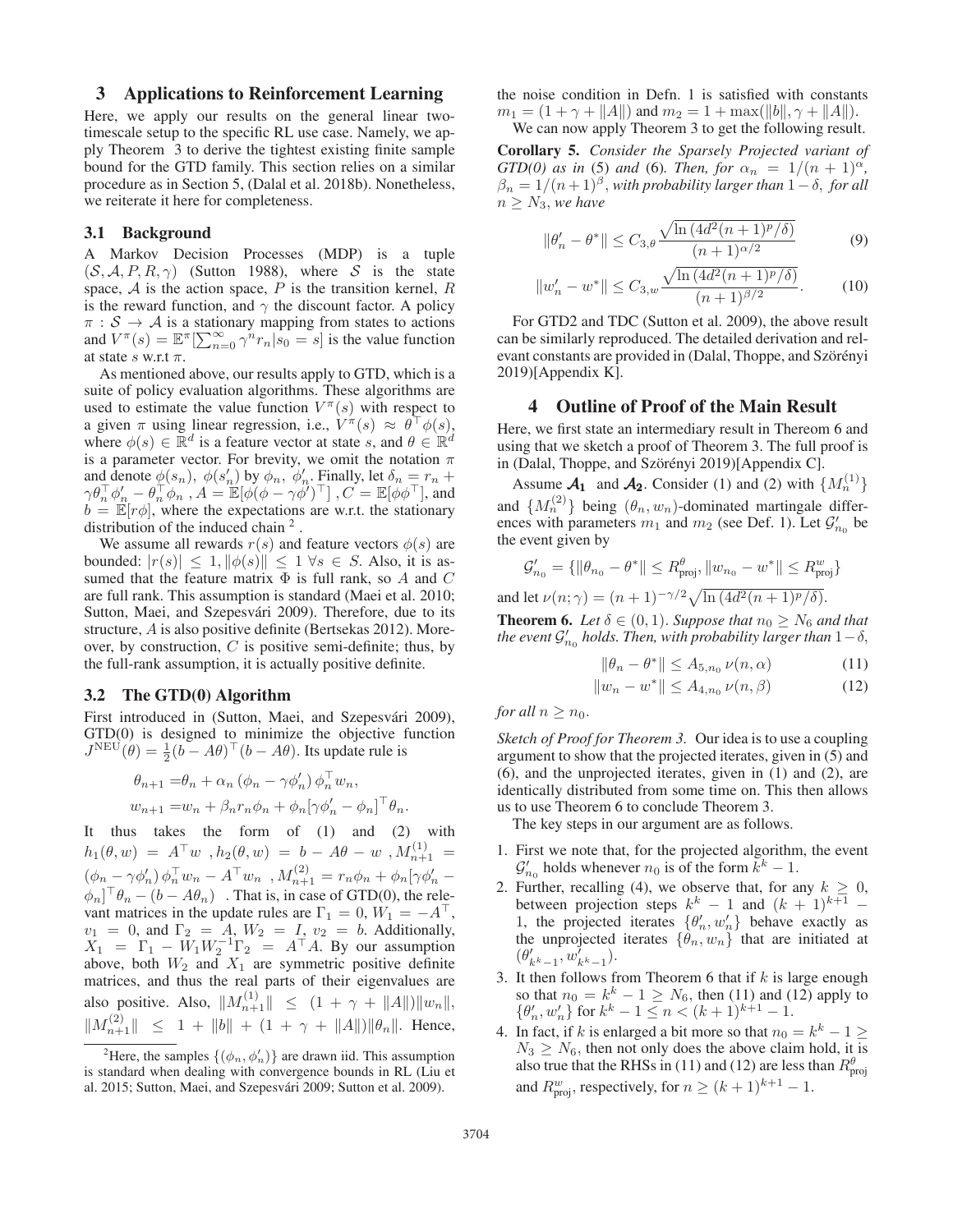5. In turn, the latter implies that the projected iterates and unprojected iterates, starting from  $(\theta_n', w_n')$ , behave exactly the same  $\forall n \geq k^k - 1$ . Consequently, (11) and (12) hold for the projected iterates  $\forall n \geq N_3$ . Substituting  $n_0 = N_3$  then establishes Theorem 3.

See (Dalal, Thoppe, and Szörényi 2019)[Appendix C] for the actual proof.  $\Box$ 

Next, we discuss the proof of Theorem 6; note that this result only concerns the unprojected iterates. First, we introduce some further notations.

Fix any  $p > 1$  and let  $\mathcal{U}(n_0)$  be the event given by

$$
\mathcal{U}(n_0) := \bigcap_{n \ge n_0} \left\{ \|\theta_n - \theta^*\| \le C_R^{\theta} R_{\text{proj}}^{\theta}, \|L_{n+1}^{(\theta)}\| \le \epsilon_n^{(\theta)}, \|\omega_n - w^*\| \le C_R^w R_{\text{proj}}^w, \|L_{n+1}^{(w)}\| \le \epsilon_n^{(w)} \right\}, \quad (13)
$$

where

$$
\epsilon_n^{(\theta)} = \sqrt{d^3 L_\theta C_{14,\theta}} \,\nu(n,\alpha),\tag{14}
$$

$$
\epsilon_n^{(w)} = \sqrt{d^3 L_w C_{14,w}} \nu(n, \beta). \tag{15}
$$

Further, let  $L_{n+1}^{(\theta)}$  and  $L_{n+1}^{(w)}$  be appropriate aggregates of the martingale noise terms given by martingale noise terms given by

$$
L_{n+1}^{(w)} = \sum_{k=n_0}^{n} \left[ \prod_{j=k+1}^{n} [I - \beta_j W_2] \right] \beta_k M_{k+1}^{(2)}, \qquad (16)
$$

$$
L_{n+1}^{(\theta)} = \sum_{k=n_0}^{n} \left[ \prod_{j=k+1}^{n} [I - \alpha_j X_1] \right] \alpha_k
$$
  
 
$$
\times \left[ -W_1 W_2^{-1} M_{k+1}^{(2)} + M_{k+1}^{(1)} \right]. \quad (17)
$$

For the definition of the constants above, see (Dalal, Thoppe, and Szörényi 2019)[Table 3].

As a first step in proving Theorem 6, we show that the cooccurrence of the events  $\mathcal{G}'_{n_0}$  and  $\mathcal{U}(n_0)$  has small probabil-<br>ity if  $n_0$  is large enough. The proof inspired from (Thome ity if  $n_0$  is large enough. The proof, inspired from (Thoppe and Borkar 2019), uses induction on the iteration index n. Specifically, we show that if, at time  $n$ , the iterates are bounded and the aggregate noise is well-behaved (respectively bounded by  $\epsilon_n^{(\theta)}$  and  $\epsilon_n^{(w)}$ ), then the iterates continue to remain bounded at time  $n + 1$  as well w.h.p.

**Theorem 7.** Let 
$$
\delta \in (0, 1)
$$
 and  $n_0 \geq N_7$ . Then,

$$
\mathbb{P}\{\mathcal{U}^c(n_0)|\mathcal{G}'_{n_0}\}\leq \delta.
$$

Next, we show that, on the event  $\mathcal{U}(n_0)$ , the convergence rates of  $\{\theta_n\}$  and  $\{w_n\}$  are  $\tilde{O}(n^{-\alpha/2})$  and  $\tilde{O}(n^{-\beta/2})$ , respectively. The proof proceeds as follows. By refining an induction trick from (Mokkadem and Pelletier 2006), we first show that the convergence rate estimate for the  $\{w_n\}$  iterates can be improved from  $O(1)$  to  $\tilde{O}(n^{-\beta/2})$ . Using this, we then show that  $\|\theta_n - \theta^*\| = \tilde{O}(n^{-\alpha/2})$ . We emphasize that these results are deterministic.

**Theorem 8.** *Let*  $n_0 \geq N_8$ *. Then,* 

$$
\mathcal{U}(n_0) \subseteq \{ \|w_n - w^*\| \le A_{4,n_0} \nu(n;\beta), \forall n \ge n_0 \} \quad (18)
$$
  
and

 $\mathcal{U}(n_0) \subseteq \{ \|\theta_n - \theta^*\| \leq A_{5,n_0} \nu(n; \alpha), \forall n \geq n_0 \}.$  (19) *Proof of Theorem 6.* Theorems 7 and 8 together establish Theorem 6.  $\Box$ 

The next two subsections highlight the key steps in the proofs of these last two results.

## 4.1 Proof of Theorem 7

Let  $C_R^{\theta} = 3$  and  $C_R^w = 3/2 + (e^{q_2}/q_2 || \Gamma_2 || C_{16,w}) C_R^{\theta}$  $\frac{R_{\text{proj}}^{\theta}}{R_{\text{proj}}^w}$ . Further, let  $\mathcal{G}_n$ ,  $\mathcal{L}_n$ , and  $\mathcal{A}_n$  be the events given by

$$
\mathcal{G}_n = \bigcap_{k=n_0}^n \{ \|\theta_k - \theta^*\| \le C_R^{\theta} R_{\text{proj}}^{\theta},
$$
  

$$
\|w_k - w^*\| \le C_R^w R_{\text{proj}}^w \}, \quad (20)
$$

$$
\mathcal{L}_n = \bigcap_{k=n_0}^n \left\{ \|L_{k+1}^{(\theta)}\| \le \epsilon_k^{(\theta)}, \|L_{k+1}^{(w)}\| \le \epsilon_k^{(w)} \right\},\qquad(21)
$$

and  $\mathcal{A}_n = \mathcal{G}_n \cap \mathcal{L}_n$ . Using (13), note that  $\mathcal{U}(n_0) =$  $\lim_{n\to\infty} \mathcal{A}_n = \bigcap_{n\geq n_0} \mathcal{A}_n$ . Lastly, define

$$
\mathcal{Z}_n = \{ \|\theta_n - \theta^*\| \le C_R^{\theta} R_{\text{proj}}^{\theta}, \|w_n - w^*\| \le C_R^w R_{\text{proj}}^w, \|L_{n+1}^{(\theta)}\| \le \epsilon_n^{(\theta)}, \|L_{n+1}^{(w)}\| \le \epsilon_n^{(w)} \}. \tag{22}
$$
  
*Proof of Theorem 7.* By adopting ideas from (Thope and

Borkar 2019), we first decompose the event  $\mathcal{G}'_{n_0} \cap \mathcal{U}_{n_0}^c$ . From  $(149)$  -  $(161)$  in (Dalal, Thoppe, and Szörényi 2019), we have

$$
\mathcal{G}'_{n_0} \cap \mathcal{U}^c(n_0) = (\mathcal{G}'_{n_0} \cap \mathcal{Z}^c_{n_0}) \cup (\mathcal{G}'_{n_0} \cap \mathcal{A}_{n_0} \cap \mathcal{Z}^c_{n_0+1})
$$

$$
\cup (\mathcal{G}'_{n_0} \cap \mathcal{A}_{n_0+1} \cap \mathcal{Z}^c_{n_0+2}) \cup \dots, (23)
$$

$$
\mathcal{G}'_{n_0} \cap \mathcal{Z}_{n_0}^c \subseteq \mathcal{G}_{n_0} \cap \left( \{ \| L_{n_0+1}^{(\theta)} \| > \epsilon_{n_0}^{(\theta)} \} \cup \{ \| L_{n_0+1}^{(w)} \| > \epsilon_{n_0}^{(w)} \} \right), \quad (24)
$$

and

$$
\mathcal{G}'_{n_0} \cap \mathcal{A}_n \cap \mathcal{Z}_{n+1}^c
$$
\n
$$
\subseteq \mathcal{G}'_{n_0} \cap \mathcal{A}_n \cap \left[ \{ \|\theta_{n+1} - \theta^* \| > C_R^{\theta} R_{\text{proj}}^{\theta} \} \right]
$$
\n
$$
\cup \{ \|w_{n+1} - w^* \| > C_R^w R_{\text{proj}}^w \} \right] (26)
$$

$$
\bigcup \left( \mathcal{G}_{n+1} \cap \left[ \{ \| L_{n+2}^{(\theta)} \| > \epsilon_{n+1}^{(\theta)} \} \right] \right) \cup \{ \| L_{n+2}^{(w)} \| > \epsilon_{n+1}^{(w)} \} \right). \tag{27}
$$

With regards to  $(27)$ , we also have the following fact.

**Lemma** 9. *Let*  $n \geq n_0$   $\geq$  $\max\{K_{15,\alpha}, K_{15,\beta}, K_{20,\alpha}(0), K_{21,\beta}, K_9\}$ . *Then,* 

$$
\mathcal{G}'_{n_0} \cap \mathcal{A}_n \cap \left[ \{ \left\| \theta_{n+1} - \theta^* \right\| > C_R^{\theta} R_{proj}^{\theta} \} \right]
$$
  

$$
\cup \{ \left\| w_{n+1} - w^* \right\| > C_R^w R_{proj}^w \} \right] = \emptyset.
$$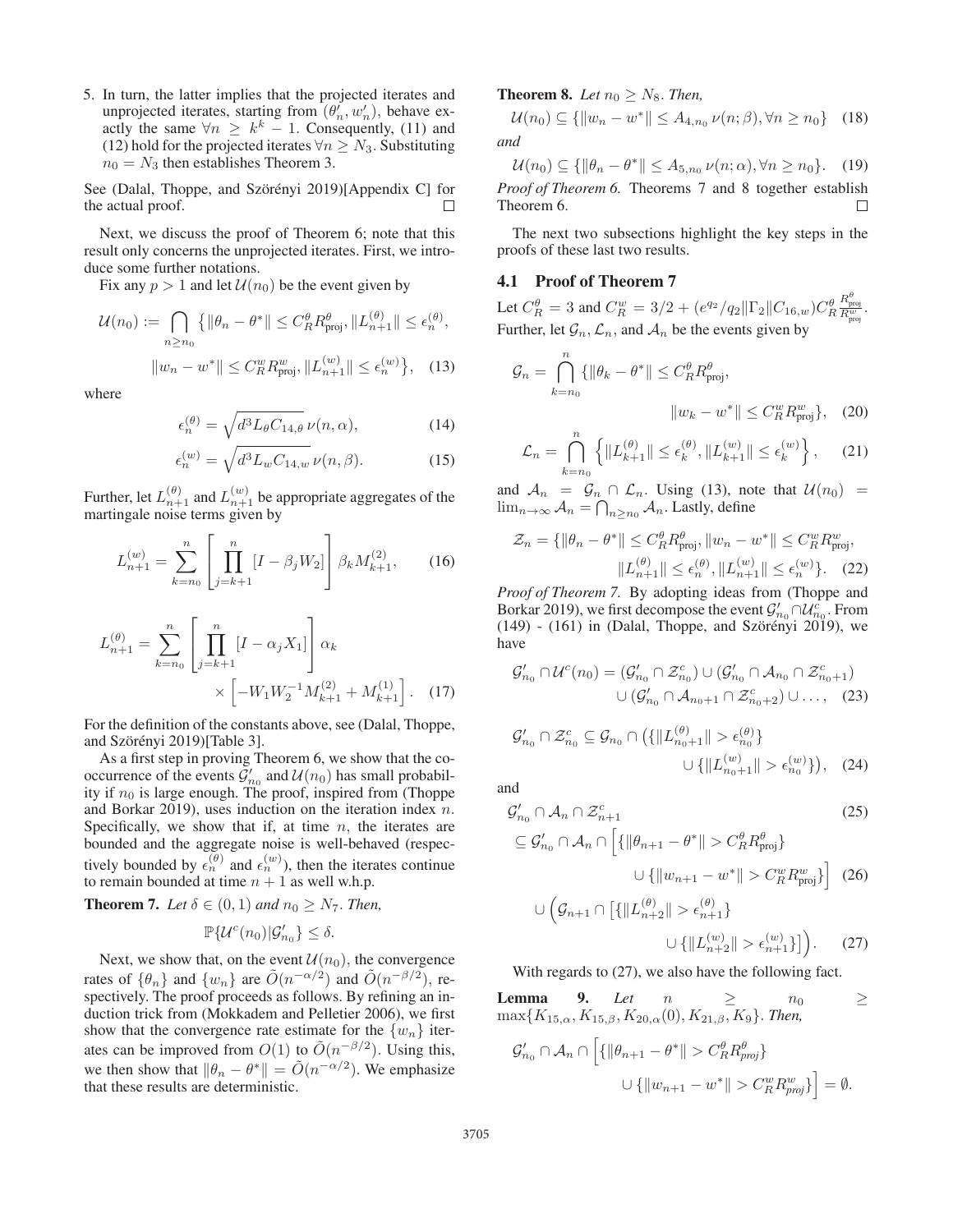*Proof.* See (Dalal, Thoppe, and Szörényi 2019)[Appendix F].  $\Box$ 

Therefore, it follows that for  $n \geq n_0$ 

$$
\mathcal{G}'_{n_0} \cap \mathcal{A}_n \cap \mathcal{Z}_{n+1}^c \subseteq \mathcal{G}_{n+1}
$$

$$
\cap \left[ \{ ||L_{n+2}^{(\theta)}|| > \epsilon_{n+1}^{(\theta)} \} \cup \{ ||L_{n+2}^{(w)}|| > \epsilon_{n+1}^{(w)} \} \right].
$$
 (28)

Equations (23), (24) and (28) together imply

$$
\mathcal{G}'_{n_0} \cap \mathcal{U}^c(n_0) \subseteq \bigcup_{n \ge n_0} \left( \mathcal{G}_n \cap \left[ \{ |L_{n+1}^{(\theta)}| > \epsilon_n^{(\theta)} \} \right] \right)
$$

$$
\cup \{ ||L_{n+1}^{(w)}|| > \epsilon_n^{(w)} \} \right]. \quad (29)
$$

The usefulness of this decomposition lies in the fact that each term in the union contains the event  $\mathcal{G}_n$  which ensures that the iterates are bounded. This, along with our noise assumption in Definition 1, implies that the Martingale differences are in turn bounded and the Azuma-Hoeffding inequality can now be invoked (see (Dalal, Thoppe, and Szörényi 2019)[Lemma 29]). Applying this on (29) after using the union bound gives

$$
\mathbb{P}\{\mathcal{U}^{c}(n_{0})\,|\,\mathcal{G}'_{n_{0}}\} = \mathbb{P}\{\mathcal{U}^{c}(n_{0})\cap\mathcal{G}'_{n_{0}}\,|\,\mathcal{G}'_{n_{0}}\}\tag{30}
$$

$$
\leq \sum_{n\geq n_0} \mathbb{P}\Big(\mathcal{G}_n \cap \{\|L_{n+1}^{(w)}\| > \epsilon_n^{(w)}\} \,|\, \mathcal{G}_{n_0}'\Big) \tag{31}
$$

$$
+\sum_{n\geq n_0}\mathbb{P}\Big(\mathcal{G}_n\cap\{\|L_{n+1}^{(w)}\|>\epsilon_n^{(w)}\}\,|\,\mathcal{G}_{n_0}'\Big)\qquad(32)
$$

$$
\leq \sum_{n\geq n_0} 2d^2 \exp\left(-\frac{(\epsilon_n^{(\theta)})^2}{d^3 L_\theta a_{n+1}}\right) + \sum_{n\geq n_0} 2d^2 \exp\left(-\frac{(\epsilon_n^{(w)})^2}{d^3 L_w b_{n+1}}\right).
$$
 (33)

Additionally, due to Lemma 14 in (Dalal, Thoppe, and Szörényi 2019),

$$
a_{n+1} \le C_{14,\theta}(n+1)^{-\alpha},
$$
  
\n
$$
b_{n+1} \le C_{14,w}(n+1)^{-\beta}.
$$
\n(34)

Substituting (34) and (14) in (33) gives

$$
\mathbb{P}\left\{\mathcal{G}_{n_0}' \cap \mathcal{U}^c(n_0) \, \middle| \, \mathcal{G}_{n_0}'\right\} \le \sum_{n \ge n_0} \frac{\delta}{(n+1)^p} \le \delta \frac{n_0^{-(p-1)}}{p-1}.
$$
\n(35)

Now, since

$$
n_0 \ge (p-1)^{-1/(p-1)},\tag{36}
$$

it eventually follows that  $(35) < \delta$ , as desired.

## 4.2 Proof of Theorem 8

For a sequence  $u \in \mathbb{R}_+^{\infty}$ , let

$$
\mathcal{W}_n(u) := \{ \|w_k - w^*\| \le u_k \ \forall n_0 \le k \le n \}. \tag{37}
$$

**Definition 10.** *We say that*  $u \in \mathbb{R}_+^{\infty}$  *is*  $\alpha$ -moderate from  $k_0$  onwards *if* onwards *if*

$$
\frac{u_k}{u_{k+1}} \le \frac{\alpha_{k+1}}{\alpha_k} \frac{\beta_k}{\beta_{k+1}} e^{q_1/2 \alpha_{k+1}}, \quad \forall k \ge k_0.
$$

**Definition 11.** *We say that*  $u \in \mathbb{R}_+^{\infty}$  *is*  $\beta$ -moderate from  $k_0$  onwards *if* onwards *if*

$$
\frac{u_k}{u_{k+1}} \le \frac{\alpha_{k+1}}{\alpha_k} \frac{\beta_k}{\beta_{k+1}} e^{q_2/2 \beta_{k+2}}, \quad \forall k \ge k_0.
$$

We consider these definitions to be part of the novelty of this work. They characterize a sequence via the ratio of its consecutive terms. Ratios in a decaying sequence (such as the ones used in this paper) satisfying Defs. 10 or 11 will converge to 1. Examples of sequences satisfying these definitions are constant sequences and those that decay at an inverse polynomial rate. On the other hand, sequences that decay exponentially fast do not satisfy these conditions. These definitions play a crucial role in enabling our induction; i.e., they help us show that the estimates on the rate of convergence of  $||w_n - w^*||$  can be incrementally improved. One quick way to see this is via (43) given later; it shows that if the bound on  $||w_n - w^*||$  was  $u_n$ , then it can be improved via induction to  $O(\epsilon_n) + O\left(\frac{\alpha_n}{\beta_n}u_n\right)$  . These definitions are motivated by Definitions 1 and 2 in (Mokkadem and Pelletier 2006). However, there they are expressed as a certain asymptotic behavior, while ours provide the exact sequence, including constants, and thereby enable finite time analysis.

For  $\ell \geq 0$ , let  $\mathcal{E}(n_0; \ell) := \bigcap_{n \geq n_0} \{ ||w_n - w^*|| \leq u_n(\ell) \},\$ where

$$
u_n(\ell) := \left[A_{1,n_0} \sum_{i=0}^{\ell-1} A_2^i \right] \epsilon_n^{(w)} + \left[A_3 A_2^{\ell} \right] \left[\frac{\alpha_n}{\beta_n}\right]^{\ell}; \quad (38)
$$

all the constants are given in (Dalal, Thoppe, and Szörényi 2019)[Table 3].

*Proof of Theorem 8.* Our proof idea inspired by (Mokkadem and Pelletier 2006) is as follows. We use induction to show that whenever  $\mathcal{U}(n_0)$  holds, the rate of convergence of  $w_n$  is bounded by (38) for all  $\ell \leq \ell^*$ , where the latter is as in (39). Notice that there are two terms in (38) that depend on n, one is  $\epsilon_n$  and the other is  $\alpha_n/\beta_n$ . As  $\ell$  increases,  $(\alpha_n/\beta_n)^\ell$  decays faster. Thus, eventually, for  $\ell = \ell^*$ , the convergence rate of  $w_n$  would be dictated by  $\epsilon_n$ , thereby giving us our desired result.

Formally, we begin with proving the following claim. Claim: Let

$$
\ell^* = \left\lceil \frac{\beta}{2(\alpha - \beta)} \right\rceil; \tag{39}
$$

i.e., let  $\ell^*$  be the smallest integer  $\ell$  such that  $(\alpha - \beta)\ell \geq \beta/2$ . Then, for  $0 \leq \ell \leq \ell^*$ ,

$$
\mathcal{U}(n_0) \subseteq \mathcal{E}(n_0; \ell). \tag{40}
$$

**Induction Base:** By definition,  $\mathcal{U}(n_0) \subseteq \mathcal{E}(n_0, 0)$ .

**Induction Hypothesis:** Suppose (40) holds for some  $\ell$ such that  $0 \leq \ell < \ell^*$ .

**Induction Step:** For the  $\ell$  defined in the hypothesis above, we have  $(\alpha - \beta)\ell < \beta/2$ . Making use of this, we now show that  $\mathcal{U}(n_0) \subseteq \mathcal{E}(n_0, \ell + 1)$ .

From the induction hypothesis, on  $\mathcal{U}(n_0)$ , for  $n \geq n_0 - 1$ ,

$$
||w_{n+1} - w^*|| \le u_{n+1}(\ell). \tag{41}
$$

A useful result for improving this bound is the following.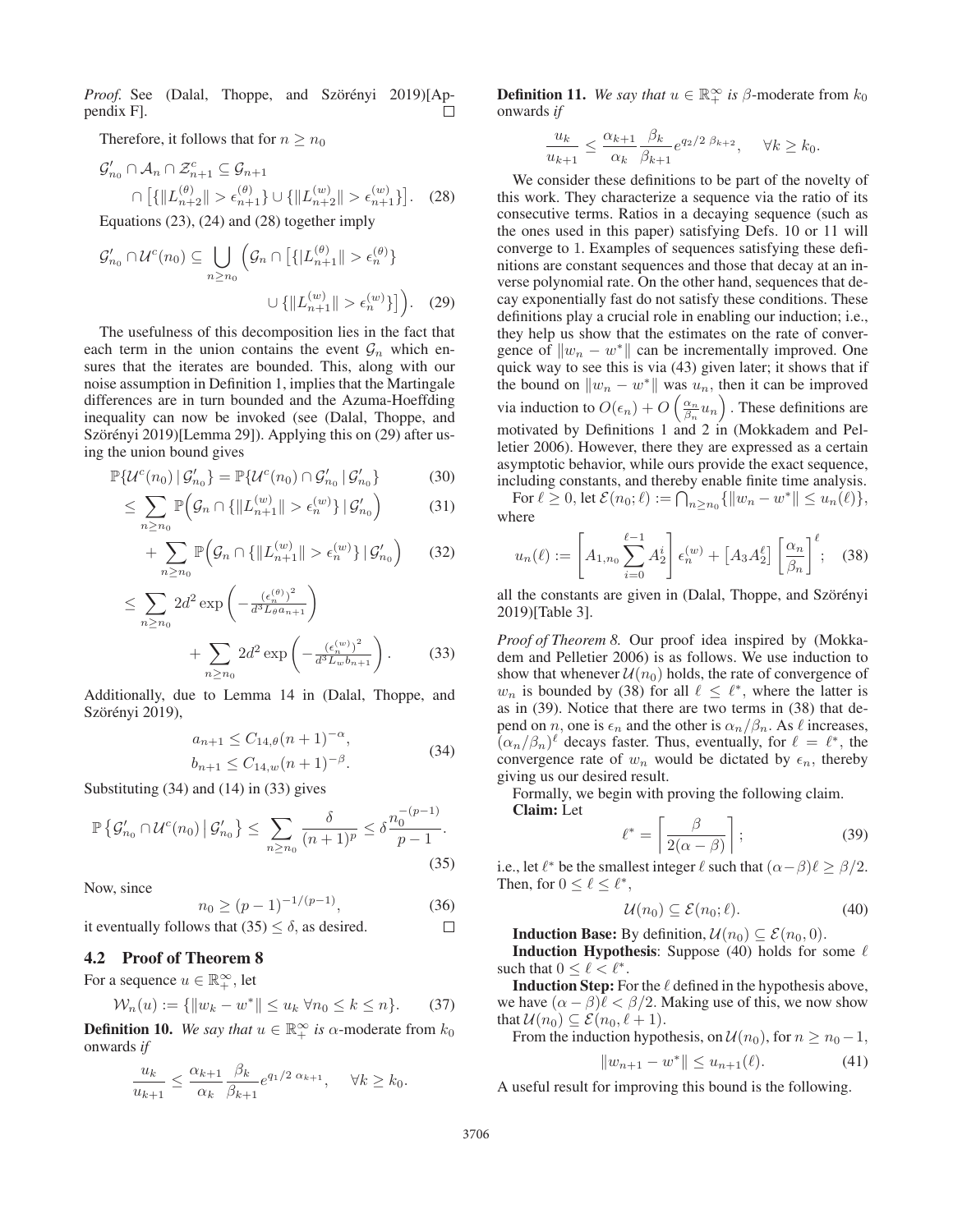**Lemma 12.** Let  $n_0 \in \mathbb{N}$ . Let  $u \in \mathbb{R}_+^{\infty}$  be a monotoni-<br>cally decreasing sequence that is both  $\alpha$ -moderate and  $\beta$ *cally decreasing sequence that is both*  $\alpha$ *-moderate and*  $\beta$ *-moderate from*  $n_0 - 1$  *onwards. Let*  $n \geq n_0 - 1$ *. Suppose that the event*  $W_n(u)$  *holds*,  $\|L_n^{(\theta)}\| \mathbb{1}[n \ge n_0 + 1] \le \epsilon_{n-1}^{(\theta)}$ , *and*  $||L_n^{(w)}|| \mathbb{1}[n \ge n_0 + 1] \le \epsilon_{n-1}^{(w)}$ . *If*  $n \ge n_0$ , *then* 

$$
\|\theta_n - \theta^*\| \le C_{32,b} \frac{\alpha_{n-1}}{\beta_{n-1}} u_{n-1} + \epsilon_{n-1}^{(\theta)} \tag{42}
$$
  
+  $C_{32,a} \left[ \|\theta_{n_0} - \theta^*\| + \frac{\alpha_{n_0}}{\beta_{n_0}} \|w_{n_0} - w^*\| \right] e^{-q_1 \sum_{j=n_0+1}^{n-1} \alpha_j}.$ 

*Additionally, if*  $n_0 \geq \max\{K_{30,a}, K_{30,b}, K_{35,a}, K_{35,b},$  $K_{20,\alpha}(\beta/2)+1$  *and*  $n \geq n_0-1$ , *then* 

$$
||w_{n+1} - w^*|| \le A_{1,n_0} \epsilon_{n+1}^{(w)} + A_2 \frac{\alpha_{n+1}}{\beta_{n+1}} u_{n+1}.
$$
 (43)

*All the constants are as in (Dalal, Thoppe, and Szörényi 2019)[Table 3].*

*Proof.* See (Dalal, Thoppe, and Szörényi 2019)[Appendix H].  $\Box$ 

We now verify the conditions necessary to apply this result. After substituting the value of  $\epsilon_n^{(w)}$  from (14), and those of  $\alpha_n, \beta_n$  into (38), and then pulling out p from (14) to the constants, observe that  $u_n(\ell)$  is of the form

$$
u_n(\ell) = B_1(n+1)^{-\beta/2} \sqrt{\ln[B_2(n+1)]}
$$
  
+  $B_3(n+1)^{-(\alpha-\beta)\ell}$  (44)

for some suitable constants  $B_1, B_2$  and  $B_3$ . Clearly,  $B_1$ and  $B_3$  are strictly positive, while  $B_2 = (4d^2/\delta)^{1/p} \ge 1$ . Lemma 34 in (Dalal, Thoppe, and Szörényi 2019) then shows  $\{u_n(\ell)\}\$ is  $\alpha$ -moderate,  $\beta$ -moderate, and monotonically decreasing from  $n_0 - 1$  onwards.

Additionally, notice that due to (41) the event  $W_n(u)$ holds for  $u = \{u_n(\ell)\}\$ , while on  $\mathcal{U}(n_0)$  the events  $\{\|L_n^{(\theta)}\| \mathbb{1}[n \ge n_0 + 1] \le \epsilon_{n-1}^{(\theta)}\}$  and  $\{\|L_n^{(w)}\| \mathbb{1}[n \ge n_0 + 1] \le \epsilon_{n-1}^{(w)}\}$  hold. Since  $n_0 \ge N_8 \ge \max\{K_{20}}$   $K_{20}$ ,  $K_{21}$   $K_{22}$ ,  $K_{25}$ ,  $K_{26}$ ,  $(\beta/2)\} + 1$  we can  $\max\{K_{30,a}, K_{30,b}, K_{35,a}, K_{35,b}, K_{20,\alpha}(\beta/2)\} + 1$ , we can now employ Lemma 12 with  $\{u_n\} = \{u_n(\ell)\}\$ and obtain that, on the event  $\mathcal{U}(n_0)$ ,

$$
||w_{n+1} - w^*|| \leq A_{1,n_0} \epsilon_{n+1}^{(w)} + A_2 \frac{\alpha_{n+1}}{\beta_{n+1}} u_{n+1}(\ell).
$$

By substituting the value of  $u_{n+1}(\ell)$  from (38) and making use of the fact that  $\alpha_n/\beta_n \leq 1$ , we get

$$
A_{1,n_0} \epsilon_{n+1}^{(w)} + A_2 \frac{\alpha_{n+1}}{\beta_{n+1}} u_{n+1}(\ell) \le u_{n+1}(\ell+1).
$$

This completes the proof of the induction step.

When  $\ell = \ell^*$ , it now follows that  $\mathcal{U}(n_0) \subseteq \mathcal{E}(n_0; \ell^*)$ . That is, when the event  $\mathcal{U}(n_0)$  holds,

$$
||w_{n+1} - w^*|| \le u_{n+1}(\ell^*), \quad \forall n \ge n_0 - 1.
$$

We now bound  $u_n(\ell^*)$ . Since  $\lceil \frac{\beta}{2(\alpha-\beta)} \rceil \ge \frac{\beta}{2(\alpha-\beta)}$ , we have  $(\alpha_n/\beta_n)^{\lceil \frac{\beta}{2(\alpha-\beta)}\rceil} \leq (n+1)^{-\beta/2}$ . Substituting the

value of  $\epsilon_n^{(w)}$  and using the above relation along with the fact that  $4 \geq e$  which implies  $\sqrt{\ln (4d^2(n+1)^p/\delta)} \geq 1$ , we have

$$
u_n(\ell^*) \le \left[A_{1,n_0} \sum_{i=0}^{\lceil \frac{\beta}{2(\alpha-\beta)} \rceil - 1} A_2^i \sqrt{d^3 L_w C_{14,w}} + A_3 A_2^{\lceil \frac{\beta}{2(\alpha-\beta)} \rceil} \right] \nu(n;\beta). \quad (45)
$$

Consequently, for  $n \geq n_0 - 1$ ,

$$
||w_{n+1} - w^*|| \le u_{n+1}(\ell^*) \le A_{4,n_0} \nu(n+1;\beta)
$$
 (46)  
which establishes (18).

We now prove (19). On the event  $\mathcal{U}(n_0)$ , we can apply (42) from Lemma 12 with  $\{u_n\} = \{u_n(\ell^*)\}$  and use the fact that  $\alpha_{n_0}/\beta_{n_0} \leq 1$ , as well as bound  $\|\hat{\theta}_{n_0} - \theta^*\|$  and  $||w_{n_0} - w^*||$  using  $\mathcal{U}(n_0)$ , to get

$$
\|\theta_n - \theta^*\| \le C_{32,b} \frac{\alpha_{n-1}}{\beta_{n-1}} u_{n-1}(\ell^*)
$$
  
+  $C_{32,a} \left[ C_R^{\theta} R_{\text{proj}}^{\theta} + C_R^w R_{\text{proj}}^w \right] e^{-q_1 \sum_{j=n_0+1}^{n-1} \alpha_j} + \epsilon_{n-1}^{(\theta)}$ .  
Now, Lemma 35 in (Dala, Thoppe, and Szörényi 2019)

and the fact that  $q_1 \ge q_{\text{min}}$  imply (in Lemma 35 we require  $n \geq n_0$  but here we use it from  $n_0 - 1$ , which is justified since  $n_0 \ge K_{35,b} + 1$ , on  $\mathcal{U}(n_0)$ ,

$$
\|\theta_n - \theta^*\| \leq C_{32,b} \frac{\alpha_{n-1}}{\beta_{n-1}} u_{n-1}(\ell^*)
$$
  
+ 
$$
\left[C_{32,a} \left[C_R^{\theta} R_{\text{proj}}^{\theta} + C_R^w R_{\text{proj}}^w \right] / \epsilon_{n_0-1}^{(\theta)} + 1\right] \epsilon_{n-1}^{(\theta)}.
$$

Consequently, using (14), (46) and the facts that  $\alpha_{n-1}/\beta_{n-1} = n^{-(\alpha-\beta)}$  and  $\alpha/2 = \alpha - \alpha/2 \leq \alpha - \beta/2$ , we have that, on  $\mathcal{U}(n_0)$ ,

$$
\|\theta_n - \theta^*\| \leq C_{32,b}[A_{4,n_0}\nu(n-1,\alpha)] + [C_{32,a} [C_R^{\theta} R_{\text{proj}}^{\theta} + C_R^w R_{\text{proj}}^w] / \epsilon_{n_0-1}^{(\theta)} + 1] \epsilon_{n-1}^{(\theta)}.
$$

Since  $\nu(n-1,\alpha) \leq 2\nu(n,\alpha)$ , the theorem follows.  $\Box$ 

#### 5 Discussion

Two-timescale SA lies at the foundation of RL in the shape of several popular evaluation and control methods. This work introduces the tightest finite sample analysis for the GTD algorithm suite. We provide it as a general methodology that applies to all linear two-timescale SA algorithms.

Extending our methodology to the case of GTD algorithms with non-linear function-approximation, in similar fashion to (Bhatnagar et al. 2009), would be a natural future direction to consider. Such a result could be of high interest due to the attractiveness of neural networks. Finite time analysis of non-linear SA would also be of use in better understanding actor-critic RL algorithms. An additional direction for future research could be finite sample analysis of distributed SA algorithms of the kind discussed in (Mathkar and Borkar 2016).

Lastly, it would also be interesting to see how adaptive stepsizes can help improve sample complexity in all the above scenarios.